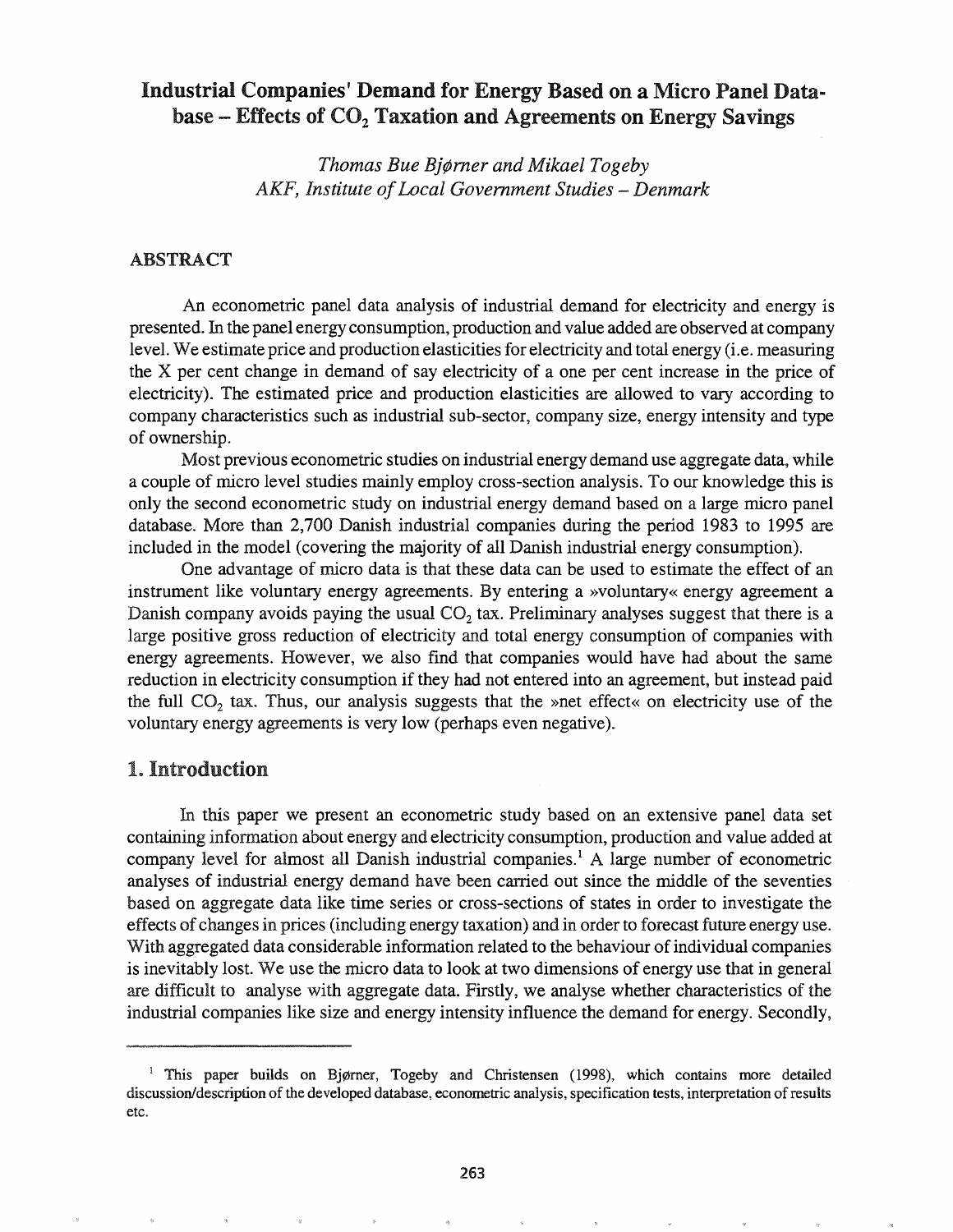with data at company level we can analyse the effect of policy instruments that only affects a fraction of the industrial companies. Examples are subsidies to investments in energy efficiency, energy audits and »voluntary« agreements on energy savings between the company and government. Here we look at the effect of voluntary agreements (including a mandatory energy audit).<sup>2</sup>

Previous studies on industrial energy demand are discussed in the Section 2. In Section 3 we shortly present the model to be estimated. In Section 4 the data are described. In Section 5 we compare simple (pooled) cross-section estimates with estimates that do take into account the panel structure of the data. The effect of different company characteristics are summarised in Section 6. The effect of voluntary energy agreements are discussed in Section 7. A summary and discussion is contained in Section 8.

## 2. Previous Studies on Industrial Energy Demand

A methodological survey of (aggregate) energy demand models is offered by Griffin (1993). Most of the previous studies belong to the following two categories. One category focusses on the demand for various types of energy, which yields information about substitution possibilities between say electricity and coal. Early examples are Griffin (1977), Halvorsen (1977) and Pindyck (1979). The other category focusses on substitution between energy (as an aggregate) and other factors like labour, capital and materials. For this category early examples include Griffin and Gregory (1976) and Berndt and Wood (1975). Both categories of models are typically estimated by a system of factor demand equations derived from cost minimisation behaviour offirms (or of an average firm) using a so-called flexible functional form that can be regarded as a second order approximation to an unknown cost function. The translog form appears to be the most favoured one among the family of flexible functional forms.

We are aware of only three econometric studies of industrial companies' energy demand that use information at the micro level. Woodland (1993) uses repeated cross-section data for about 10,000 companies in the years 1977-85 from the Australian state of New South Wales. He uses a translog system with coal, gas, electricity, oil, labour and capital included as production factors. Woodland observes that only a minor share of the companies have an energy »pattern«, where they use all four types of energy. He finds that there are nine different energy patterns represented in his data set (the most typical pattern is where companies only use electricity). Woodland estimates separate translog functions for each ofthe nine energy patterns assuming that the energy patterns are exogenous due to technological constraints.

Kleijweg et al. (1989) look at a panel of Dutch firms from 1978-86 (they only include firms that are present in all years). They also look at energy demand of firms using a translog form, but they only estimate the energy cost share equation and they do not include the cost of other inputs (they argue that the changes in cost of the other inputs will be controlled for by industrial sub-sector time dummies). A partial adjustment process is included in the energy cost share equation as lags of the energy price. They find support of a dynamic adjustment process since an increase in the energy price results in an increase of the energy cost share in the same year, but followed by a decrease in the subsequent years. Kleijweg et al. subsequently analyse the data based on subsets according to firm size, energy intensity and investment level. They find that the own price elasticity of energy increases with frrm size, and - to a lesser extent - that the price elasticity decreases with energy intensity and increases with the level ofinvestments. However,

 $2$  We expect to include the effect of investment subsidies at a later stage.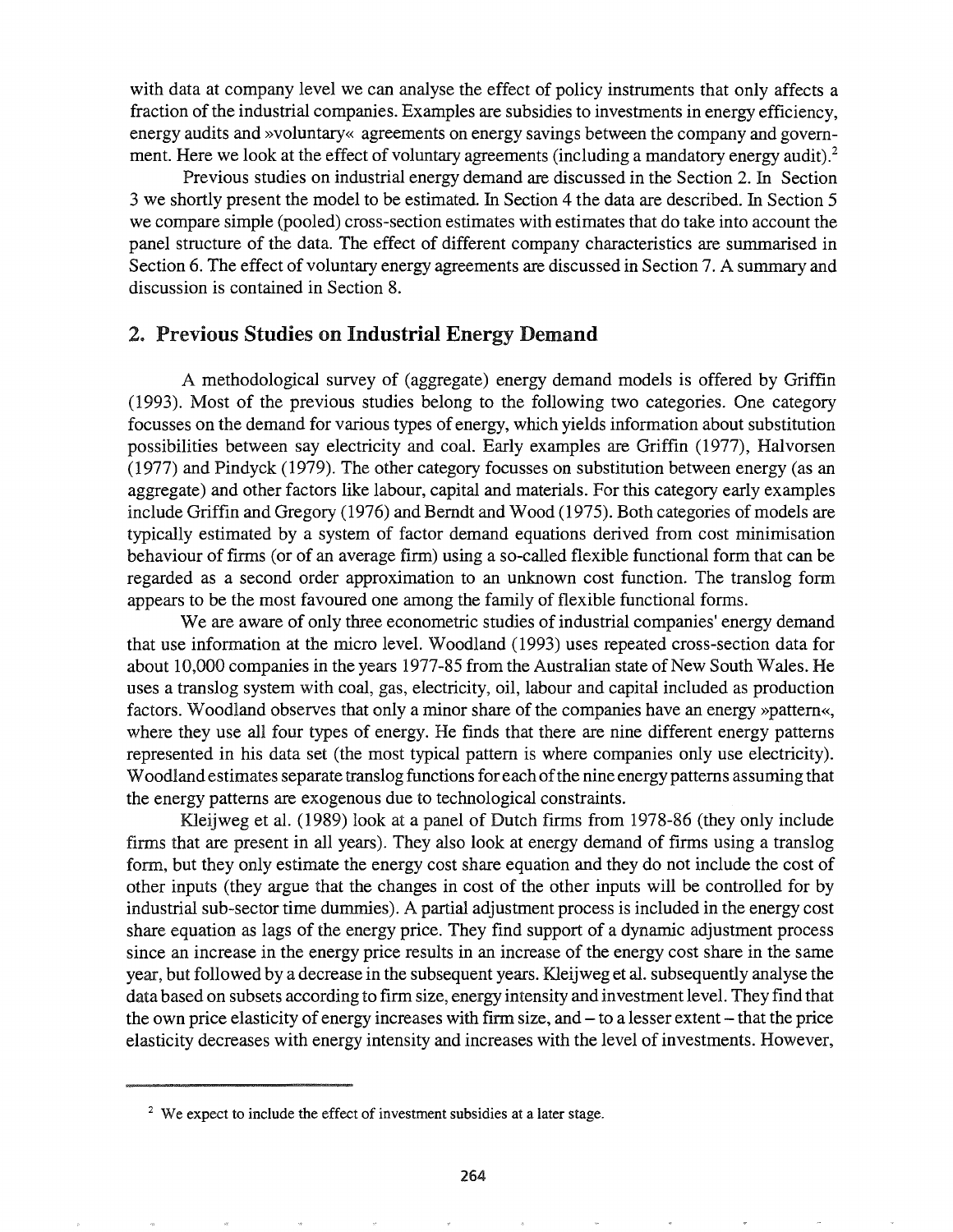these findings are derived from separate estimations and therefore do not take into account correlation between firm size, level of investment and energy intensity.

Finally, Doms and Dunne (1993) estimate demand for energy and electricity using crosssection data. They find a negative cross-price elasticity between energy consumption and the wage rate implying that energy and labour are complementary inputs (opposite to Woodland's observation). Doms and Dunne do not estimate own price elasticities of energy, but they argue that the effect of energy prices is controlled for by regional dummy variables. Dams and Dunne also find that plants that use advanced technologies are less energy intensive and that they rely relatively more on secondary forms of energy like electricity, while old plants are more energy intensive and rely more on primary energy forms like fossil fuels.

In this paper we estimate the demand for electricity and energy (as a whole). We investigate how characteristics ofthe industrial companies like size and energy intensity influence the demand for electricity and the demand for energy respectively. Furthermore, we analyse the effect of the Danish energy agreements.

#### 3. Model

Electricity (and total energy) can be regarded as input in production in the same way as labour, capital etc. Assuming that all companies treat the price of electricity and other factors as exogenous and that each company minimises the production cost, the demand for electricity can be expressed as a function of factor price and level of production. We choose the following functional form to estimate firms' demand for electricity (and total energy).

$$
LEL_{it} = \alpha_i + \beta_1 LFVA_{it} + \beta_2 LPEL_{it} + \beta_3 DCO2AG_{it} + \lambda_t + v_{it}
$$
  
\n
$$
v_{it} \sim i.i.d N(0, \sigma_v^2 I)
$$
 (1)

where  $LFVA_{it} = Log(VA_{it} / PVA_{Bt})$  $\text{LPEL}_{it}^{\pi} = \text{Log}(\text{PEL}_{it}/\text{PVA}_{\text{B}t})$ 

Electricity consumption (in logarithm) measured in Joule (LEL) is given as a function of value added in fixed prices (LFVA), which is calculated as value added in yearly prices (VA) and a price deflator for value added (PVA), and the relative prices of input which are measured as price of electricity (PEL) and the price deflator for value added. Subscript *it* denotes company i at time  $t$ . Company specific deflators for PVA do not exit, so we have to rely on more aggregate deflators. Subscript  $B$  denotes one of 80 different industrial branches, that were the most disaggregated levels for which we could obtain deflators. DC02AGis a dummy variable denoting if the company has signed an energy agreement (described later).

In  $(1)$  it is assumed that all parameters are equal between firms except for the individual intercept  $(\alpha_i)$ . The individual intercept will capture all unobserved company variables that have an influence on electricity demand. E.g. like management ability (or attention devoted) to minimise the electricity cost. It could also be the level of electricity consumption that is embedded in the capital (production equipment). Thus, the inclusion of the individual constant term controls for (time invariant) unobserved heterogeneity of the companies.  $\lambda$ , denotes time dummies that are included to capture the influence of say exogenous technological change and the effect of any other unobserved change over time that influence the companies equally.

The same functional form as given in equation (1) is used to estimate companies' demand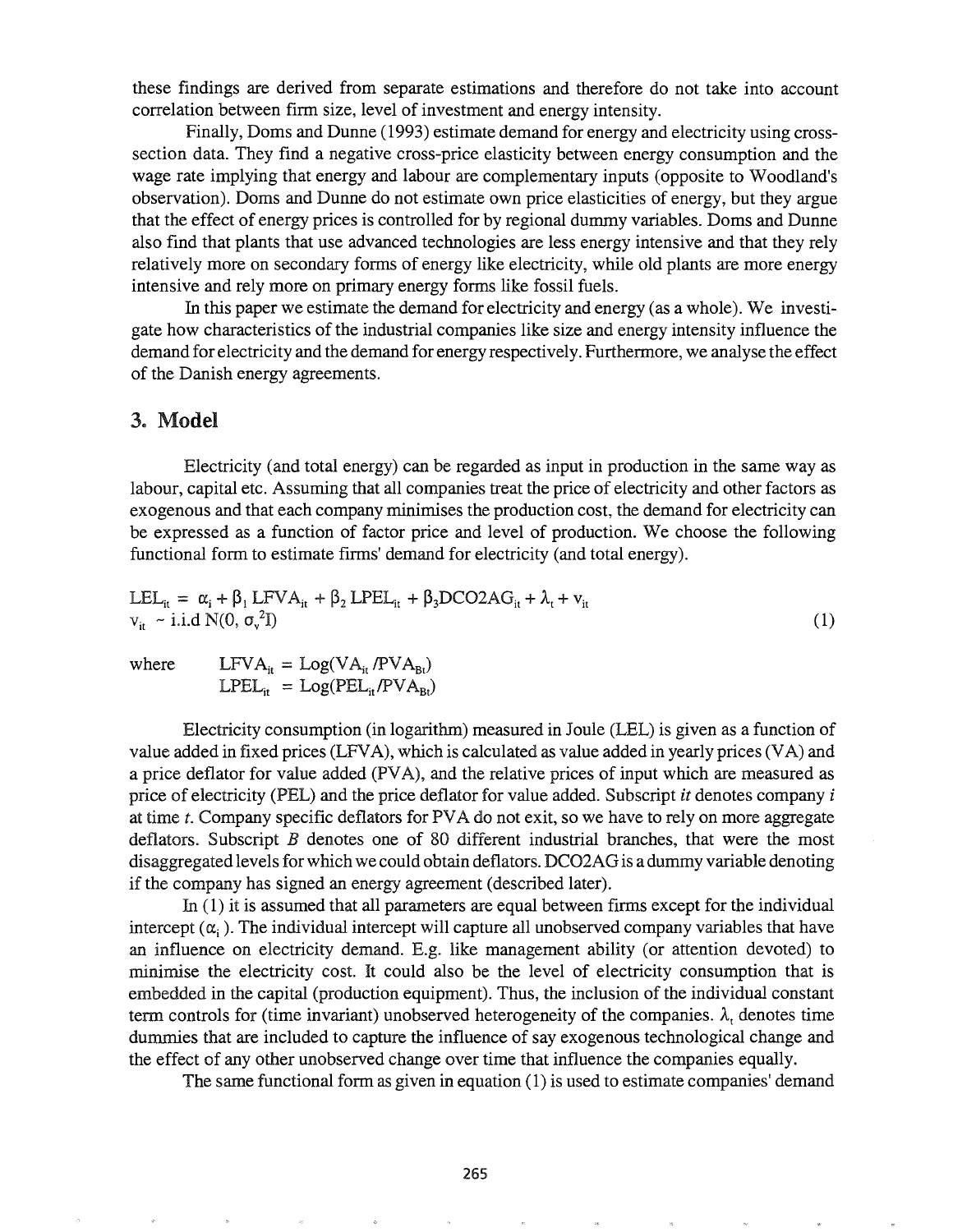for energy (as a whole). $3$ 

In order to take into account that various types of companies may respond differently to changes in electricity (or overall energy) prices or changes in production we introduce a vector of company characteristics (C) that partitions the companies according to industrial sub-sector (S), size, type of ownership, energy intensity etc. (see Bjørner, Togeby og Christensen (1998), p. 47-55, for details). With characteristic effects the model becomes:

$$
LEL_{it} = \alpha_i + C_1 \times \beta_1 LFVA_{it} + C_2 \times \beta_2 LPEL_{it} + \beta_3 DCO2AG_{it} + S \times \lambda_t + v_{it}
$$
  
\n
$$
v_{it} \sim i.i.d N(0, \sigma_v^2 I)
$$
 (2)

Note that most of the characteristics included in C are time invariant. Therefore, it is not possible to identify the level of electricity use of companies with certain characteristics by including the characteristic vectors as simple dummies (e.g. whether large companies are more energy intensive etc.), because these effects are controlled for by  $\alpha$ .

With respect to the motivation of introducing company characteristics aggregate studies based on time series for different industrial sub-sectors often find that say price elasticities vary according to sector. However, it could be the case that the difference in these price elasticities derives from differences in company size, ownership and energy intensity, which are often unobserved (or difficult to control for) in aggregate time series data.

Another argument for introducing characteristics like company size and energy/ electricity intensity is that in an estimation of equation  $(1)$  each observation will be given the same »weight« in the determination of the parameters. However, energy and electricity consumption in industry has a very unequal distribution, in the sense that the majority of companies has a small share of overall electricity/energy consumption, while a relatively small number of large and/or energyintensive companies accounts for most of the electricity/energy consumption.<sup>4</sup> If there is a large difference in say the price elasticity of the many (small) consumers and the (few) large consumers, then the elasticity obtained from equation (1) (which is largely determined by the many small consumers) may give very misleading information about the way that aggregate demand (which is influenced by the relatively few large consumers) responds to price changes. Controlling for company size and energy intensity will reduce this problem.

#### 4. Data

The starting point of the data is the last seven industrial *energy surveys* carried out by Statistics Denmark for the years 1983, 1985, 1988, 1990, 1993, 1995 and 1996. All industrial companies with 20 or more employees are included in these surveys except in 1995, where only 50% ofthe companies with 20-50 employees were included in the surveys. The surveys contain information about use of energy divided among 19 different types of energy. The energy surveys

<sup>&</sup>lt;sup>3</sup> This implies that the models for electricity and overall energy use should be seen as two separate models and not as nested models. It is acknowledged that the implicit simplifying assumptions behind the factor demand specifications for electricity and overall energy are not coherent, e.g. they are not derived from the same underlying production function.

<sup>&</sup>lt;sup>4</sup> As an example, three quarters of all the companies with the smallest electricity consumption only account for 10% of the total electricity consumption, while the 10% largest consumers account for more than 70% of all electricity.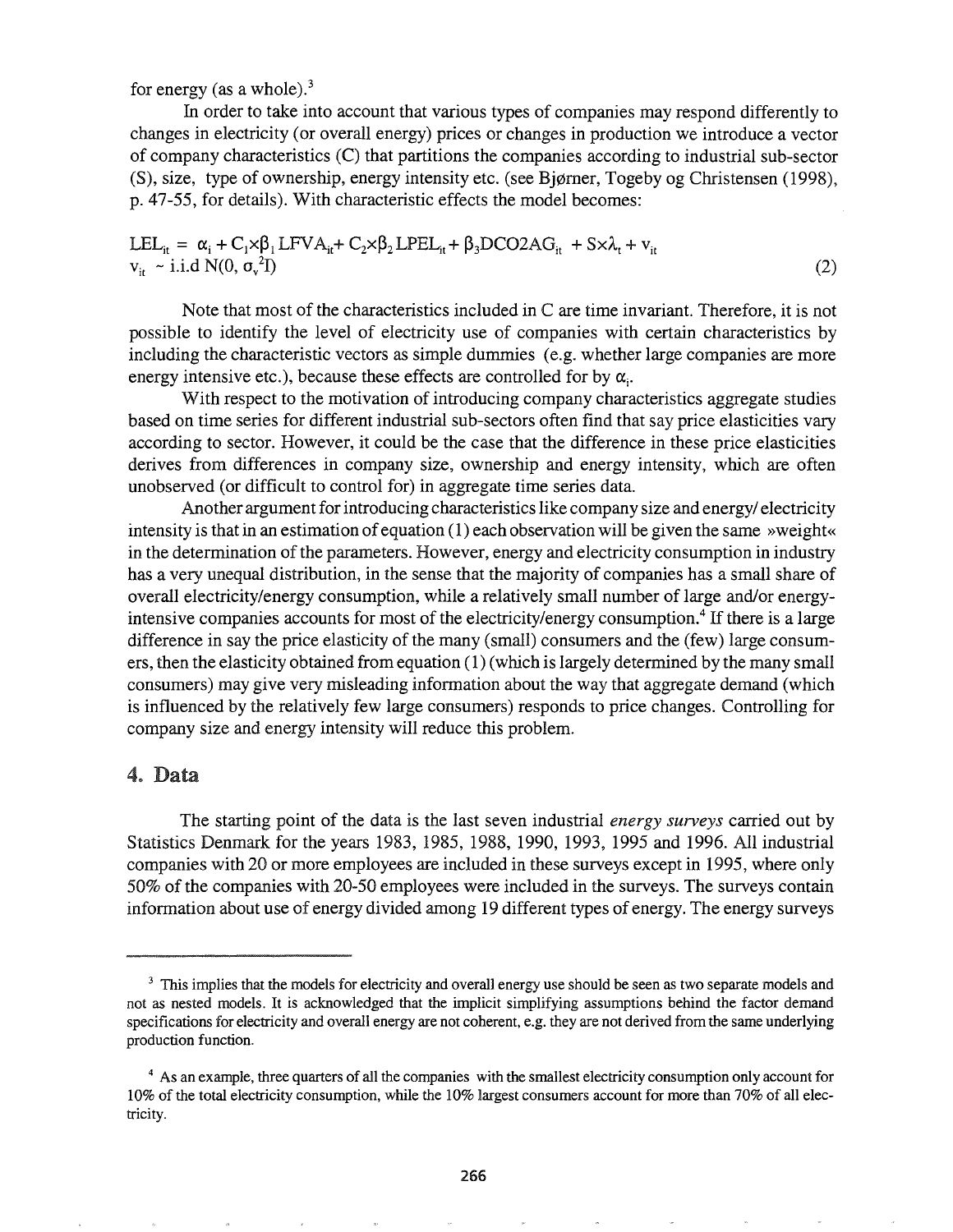have been matched with data from *accounting statistics* to obtain information about value added (as well as production, the value of capital and investments surplus ofthe firm etc.). The Danish Energy Agency (DEA) has provided information about the energy agreements between individual companies and DEA and subsidies for investments in energy efficiency.<sup>5</sup> General energy prices, energy taxes, deflators for value added and production were collected from various sources.

Information related to companies exists at three different levels: At company level (covering all production sites of the same company), the individual production site, and an intermediary one: all production sites within the same industrial sub-sector for each company. The energy data exist for each production site, while information concerning activity, e.g. value added, exists at the intermediary level. Our level of analysis is the intermediary one. In general we denote this unit as a *»company«* (disregarding that the real company may cover several such units).

The energy survey includes information about expenditures and the consumption in physical units for electricity and district heating. Therefore, it is possible to calculate average prices for each company for these two energy sources. The price of electricity varies between different companies, because the price of electricity is individual to each of the 100 electricity utilities in Denmark. Unlike many other countries the Danish utilities do not generally use a declining block schedule, where the marginal price is a decreasing function of demand. Some large electricity consumers may have the possibility to negotiate lower prices (which may cause a bias in the estimated price elasticity), but this is believed to be a rare phenomenon, which may be relevant only to very large users. Thus, the average electricity price will (generally) correspond to the marginal one.<sup>6</sup> For the other energy sources (e.g. fuel oil, coal and natural gas) general prices are used (compared to the price of electricity it is also more plausible to use a general price for these types of energy).

Our measure of »total« energy use is an aggregate (according to energy content) of eight majortypes ofenergy. They are electricity, district heating, coal, LPG, fuel oil, heating oil, natural gas and city gas. Some other types of fuels (e.g. coke, waste and wood) are not included mainly because it has not been possible to obtain reliable indicators of prices, but the omitted fuel types only account for a small part (1%) of the overall energy consumption in industry.<sup>7</sup> Also transport fuels (gasoline and diesel) have been left out, but this is due to the different nature of use. A few companies with extreme changes over time in energy intensity are also excluded from the calculations. Let E8 denote an aggregate of the eight major types of energy  $(log(E8))$  is denoted LE8). The cost of energy is calculated as the energy expenditures divided by the total energy content. Thus, this average price is also related to energy content. $8$ 

The panel is unbalanced. In the estimations presented we include only companies that are present for at least three years..

<sup>&</sup>lt;sup>5</sup> However, information about subsidies to investments in energy efficiency is not yet incorporated fully in the database.

<sup>&</sup>lt;sup>6</sup> Note that the average cost depends on the daily distribution of electricity since industrial consumers pay according to a three period time-of-day tariff. Thus, the average electricity price will only be exogenous, ifthe daily distribution is exogenous.

 $7$  For some subsectors the omitted fuel types account for a larger share of energy use (e.g. Wood and Furniture).

<sup>&</sup>lt;sup>8</sup> Energy content is a simple and intuitively natural way to aggregate different types of energy often denoted as a Btu-aggregator (British Thermal Units). However, it can be argued that other aggregators are superior, see e.g. Nguyen (1987).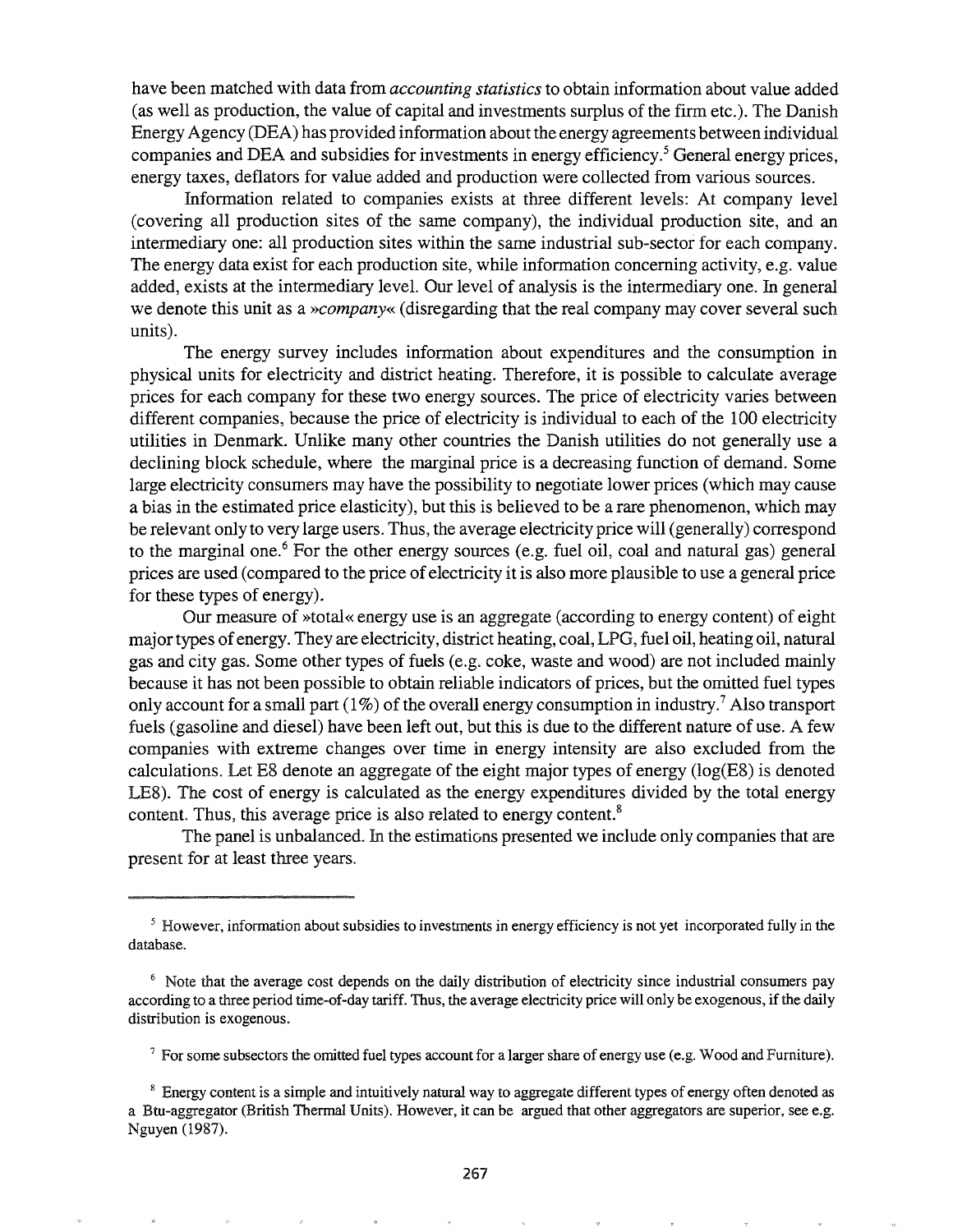### 5. Results of Simple Model without Characteristic Effects

Estimation results for equation 1 are presented in Table 1. The first regressions (for electricity and energy demand respectively) show results, when a common intercept is estimated, i.e. when the panel structure of the data has not been taken into account. Company specific fixed effects are introduced in the second regression. It appears that the fixed effects have a large influence on the estimated parameters. As an example the parameter to value added is about one (constant return to scale) in the common intercept model, while there is decreasing return to scale in the fixed effect models. Looking at the estimated elasticities for electricity price and total energy price the differences between the pooled and the fixed effect models are even larger. It also appears from the different goodness of fit statistics that the fixed effects account for a large part of the variation in the endogenous variable. Parameters in the model with common intercept are therefore likely to be biased due to omitted variable (the fixed effects). Thus, the panel information has a profound influence on the estimated parameters in our case. This suggests that previous micro econometric studies on industry's energy demand, which are based on (repeated) cross-section (Woodland (1993) and Doms and Dunne (1993)), could also be biased due to misspecification. In the following we will therefore focus only on the fixed effects model.

In the fixed effects model the elasticities with respect to value added are about +0.6 for electricity and slightly lower for aggregate energy demand  $(+0.5)$ . The elasticities with respect to electricity and energy price are about -0.5 and -0.6 respectively. Taken together electricity consumption and aggregate energy consumption seem to respond in a fairly similar way to changes in price and industrial activity.

The reported elasticities all appear to be highly significant. It should, however, be noted that the errors of the estimated models appear to be strongly auto-correlated and also to some extent non-normal and heteroscedastic, which implies that significance levels and other inference probably are biased and therefore should be interpreted with care. However, these deviations from the standard assumptions should not lead to biasses in the estimated elasticities.<sup>10</sup>

The estimated parameters should be interpreted as the micro level response of the companies in our database. As an example we will shortly discuss two cases where the interpretation is important. Firstly, it is reasonable to assume that there is decreasing return to scale at company level (as we found), but this does not necessarily imply that there is also decreasing return to scale at a macro level. When total production or energy price (and other costs) changes, the structure ofindustry may also be changed as some companies close and others emerge. In this type of study the focus is on the behaviour of (continuously) existing companies. At a macro level the effect of entry/exit of companies should also be included.<sup>11</sup> Secondly, note that each observation is weighted equally in our estimations. In a macro study the weight will correspond to the

<sup>&</sup>lt;sup>9</sup> See Bjørner, Togeby and Christensen (1998) for details. Here we also compare random effects and fixed effects models. A random effects model results in very different estimates compared to the fixed effects model, which suggests that the fixed effects models should be chosen (this is also the result of the Hausman specification test).

 $10$  Note also that the (unbiased) estimated elasticities with respect to value added and electricity/energy costs are »significant« even at a 0.1 % level. This indicates that the standard errors of the elasticities should be even very seriously biased for these elasticities not to pass at usual significance levels (like 1 or 5%).

<sup>&</sup>lt;sup>11</sup> The aspects of entry/exit can also be described from our database. Initial descriptive analyses show that companies leaving the database are twice as energy intensive as companies entering (while companies that have existed in the whole period have an energy intensity in between).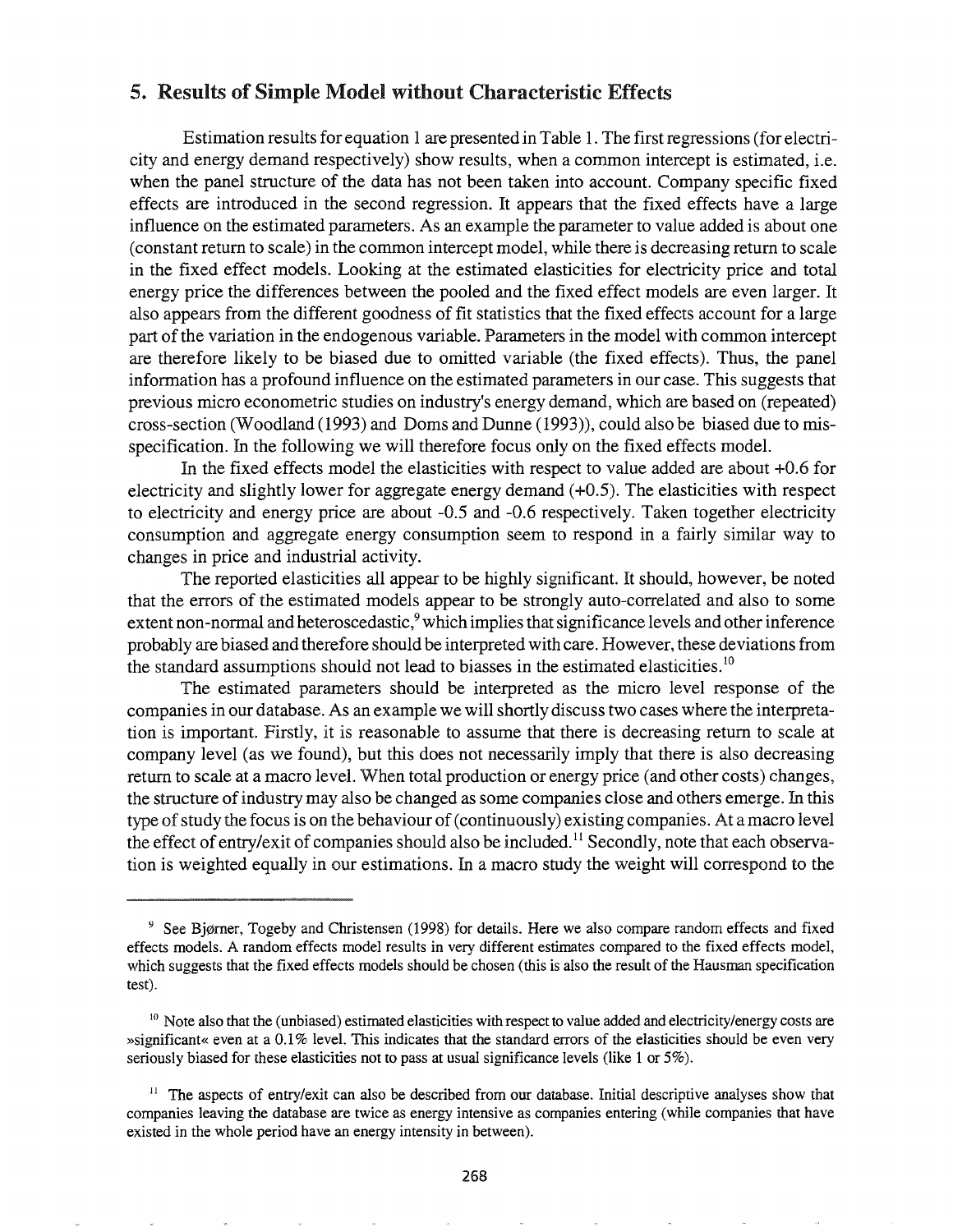energy consumption ofeach company. Ifsmall and large consumers ofenergy respond in different ways, the estimated parameters will also be different. However, we will look more into this issue in the following section, where we allow parameters to vary according to characteristics of the company.

| Exogenous                                                                                                        |                                                                                            |                                                                                                  |                                                                                   | -------------- Total Energy (E8) <sup>a</sup> --------------                                     |  |  |
|------------------------------------------------------------------------------------------------------------------|--------------------------------------------------------------------------------------------|--------------------------------------------------------------------------------------------------|-----------------------------------------------------------------------------------|--------------------------------------------------------------------------------------------------|--|--|
| Modelling of constant                                                                                            | $\alpha_1 = \alpha$<br>(pooled)                                                            | $\alpha_{1}$<br>(fixed effects)                                                                  | $\alpha_1 = \alpha$<br>(pooled)                                                   | $\alpha_{1}$<br>(fixed effects)                                                                  |  |  |
| Modelling of time                                                                                                | $\lambda \neq 0$                                                                           | $\lambda_1 = 0$                                                                                  | $\lambda \neq 0$                                                                  | $\lambda_1 \neq 0$                                                                               |  |  |
| Production                                                                                                       | 1.095 (0.008)                                                                              | 0.611(0.009)                                                                                     | 1.054(0.008)                                                                      | 0.545(0.010)                                                                                     |  |  |
| Price                                                                                                            | $-1.376(0.035)$                                                                            | $-0.473(0.018)$                                                                                  | $-1.506(0.024)$                                                                   | $-0.576(0.016)$                                                                                  |  |  |
| DC02AG                                                                                                           | 1.282 (0.096)                                                                              | $-0.104(0.042)$                                                                                  | 1.383(0.117)                                                                      | $-0.136(0.053)$                                                                                  |  |  |
| $\lambda_{83}$<br>$\lambda_{\rm ss}$<br>$\lambda_{\rm ss}$<br>$\lambda_{90}$<br>$\lambda_{93}$<br>$\lambda_{95}$ | 0.352(0.039)<br>$-0.018(0.033)$<br>$-0.149(0.030)$<br>0.096(0.031)<br>$-0.011(0.031)$<br>0 | $-0.366(0.017)$<br>$-0.406(0.013)$<br>$-0.321(0.011)$<br>$-0.152(0.012)$<br>$-0.086(0.012)$<br>0 | 0.848(0.036)<br>0.609(0.034)<br>0.015(0.030)<br>0.198(0.031)<br>0.058(0.032)<br>0 | $-0.024(0.018)$<br>$-0.027(0.015)$<br>$-0.214(0.012)$<br>$-0.105(0.012)$<br>$-0.061(0.012)$<br>0 |  |  |
| $\sigma_v^2$                                                                                                     | 0.8056                                                                                     | 0.1079                                                                                           | 0.7532                                                                            | 0.1032                                                                                           |  |  |
| $R^2$                                                                                                            | 0.6699                                                                                     | 0.9654                                                                                           | 0.6826                                                                            | 0.9664                                                                                           |  |  |
| $R^2$ within                                                                                                     |                                                                                            | 0.49                                                                                             |                                                                                   | 0.38                                                                                             |  |  |
| <b>RSS</b>                                                                                                       | 10220.3                                                                                    | 1070.5                                                                                           | 8415.3                                                                            | 891.2                                                                                            |  |  |
| Number of parameters<br>in model                                                                                 | 9                                                                                          | 2778                                                                                             | 9                                                                                 | 2550                                                                                             |  |  |
| Observations                                                                                                     | 12695                                                                                      | 12695                                                                                            | 11182                                                                             | 11182                                                                                            |  |  |
| DF                                                                                                               | 12686                                                                                      | 9917                                                                                             | 11173                                                                             | 8632                                                                                             |  |  |

Table I. Estimation results for electricity and total energy (pooled and fIXed effects models without company characteristics)

Note: Std. error of estimates in brackets. The level of the estimated  $\lambda_i$  in regression no. 5 is not uniquely identified (but the differences between  $\lambda_i$  and  $\lambda_k$  can be interpreted).  $R^2$  within is a measure of goodness of fit after the fixed effects have been controlled for.

a. By total energy we mean electricity, district heating, coal, LPG, fuel, heating oil, natural gas, and city gas. Other fuels like wood and waste are not included since we do not have prices for these. We only include companies where total-8 energy demand accounts for 99% of all energy consumption (this account for the difference between the number of observations used in the estimation of electricity and energy).

# 6\$ Results of Model with Company Characteristics

Forthe model with a characteristic effect we only presentresults estimated with individual company fixed effects. A priori a large number of characteristics were included (see Bjørner, Togeby og Christensen (1998), p. 47-55), but we concentrate on the results of the reduced models. To get the reduced models, we have performed an F-test for the omission of a characteristic in  $C_1$  and  $C_2$ . We have used a 1% significance level. Recall, however, that the test statistics may be biased, because of auto-correlation and other factors, so the validity of the model reduction could be questioned. Most of the qualitative results of the reduced models can, however, also be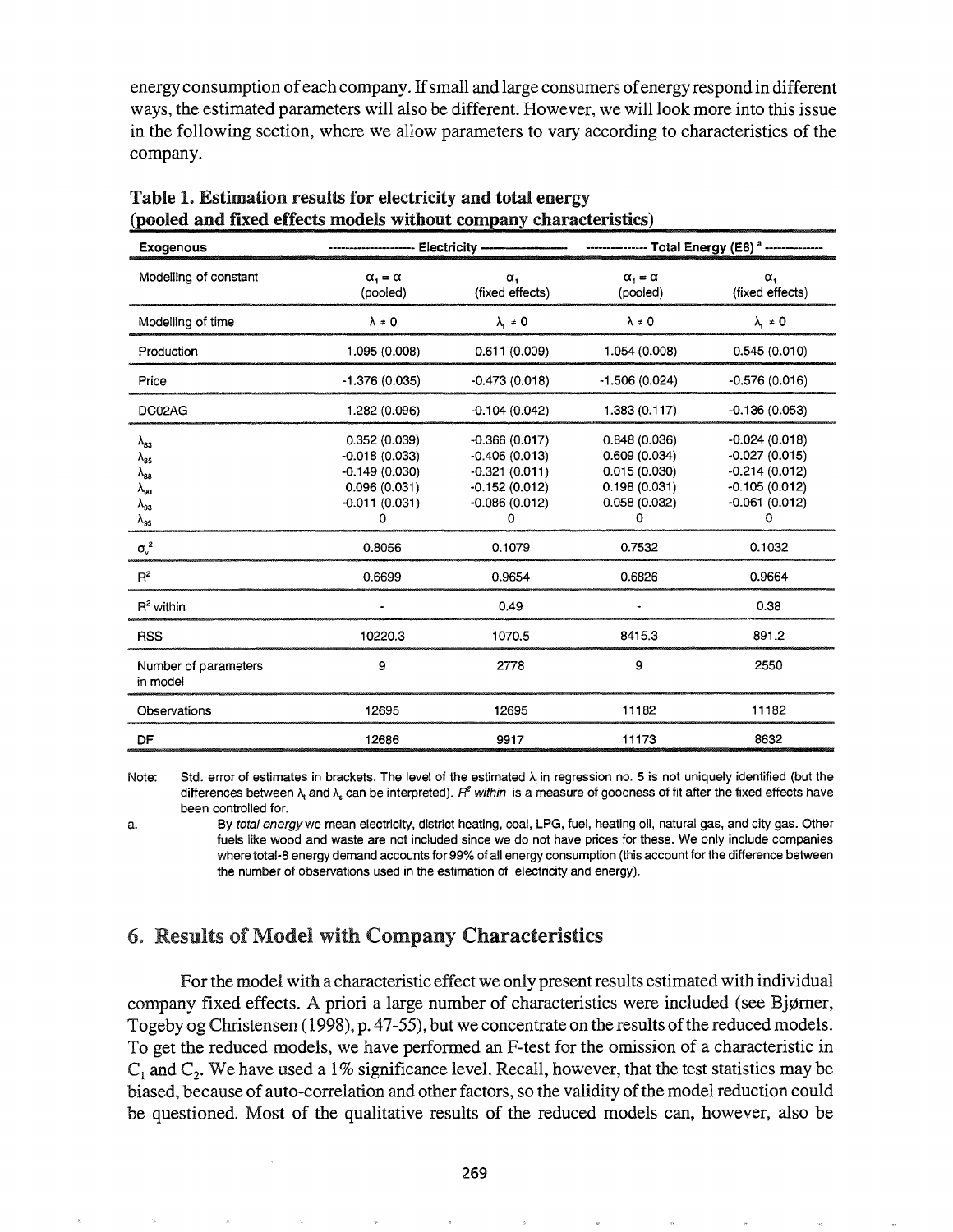subtracted from the general models (but the general models contain several more parameters and is therefore more difficult to comprehend).

The elasticities according to characteristics are presented in Table 2 (detailed estimation results are presented in Bjørner, Togeby and Christensen (1998), p. 54-55). At the top of Table 2 we have calculated the simple average of elasticities across all characteristics (in bold), except with respect to type of ownership, where we have used limited ownership, which is the dominant type of ownership. Note that these means are about the same size as the elasticities from the simple models in Table 1.

The rest of Table 2 should be read in the following way. Starting out from the average elasticity one can obtain the elasticity of a certain type of company by adjusting with the deviation from the average of the relevant industrial sector, and subsequently adjusting with the other characteristics of the company. As an example, the total energy price elasticity of a limited company from the meat product sector that belongs to the category of the largest and most energy intensive companies is equal to -0.669 (average) +0.042 (sector) -0.055 (size) +0.095 (energy  $intensity$  = -0.587.

Focussing on the *price elasticity of total energy* it appears that this elasticity decreases with the size of the company, while it increases with energy intensity (This confirms results from Kleijweg et al.  $(1989)$ .<sup>12</sup>

With respect to the *price elasticity of electricity* we did not find any effect of company size, but the electricity intensity (measured with respect to value added) and electricity share (relative to total energy consumption) has large effects on the elasticity. The price elasticity increases (numerically) with electricity intensity. The group of companies with the highest electricity intensity and the highest electricity share has a price elasticity that is 0.4 higher than the group with the lowest electricity intensity and the lowest electricity share. For total energy we obtained the opposite result. The variation of the price elasticity of electricity between sectors is relatively small compared to total energy. .

The mentioned price and value added elasticities are calculated with the same weight to all companies. Ifwe instead calculate averages weighted by consumption ofelectricity and energy we obtain electricity elasticities of value added and electricity price of 0.618 and -0.474 respectively, while the weighted energy elasticities of value added and energy price are 0.579 and -0.660 respectively. These elasticities correspond to the response of the aggregate electricity and energy demand.

Compared to the few other studies on industrial energy demand based on micro data we obtain very similar elasticities for total energy use like Kleijweg et al. (1989), both with respect to return to scale and with respect to total energy price. Kleijweg et al. (1989) also used a panel of companies. Woodland (1993) estimated separate own-price elasticities of the different types of energy. His study finds the electricity price elasticity to be about twice as high as the one we have obtained in the fixed effects model. As previously discussed it is possible that this discrepancy simply reflects that he only had pooled cross-section data available. In the pooled estimation in Table 1 we have obtained an electricity price elasticity that was just as high as reported in Woodland. Woodland has not calculated a price elasticity with respect to total energy, but most of his own-price elasticities for energy were higher than one, i.e. about the same as the high price elasticity for total energy we obtained in a pooled regression.

 $12$  Note that Kleijweg et al. (1989) found much more pronounced differences between the price elasticity with respect to energy intensity and specially company size. However, these differences were obtained in separate models were they looked at one type of characteristic separately. I.e they do not take account for correlation between the industrial sub-sectors and the characteristics, which may bias their estimates.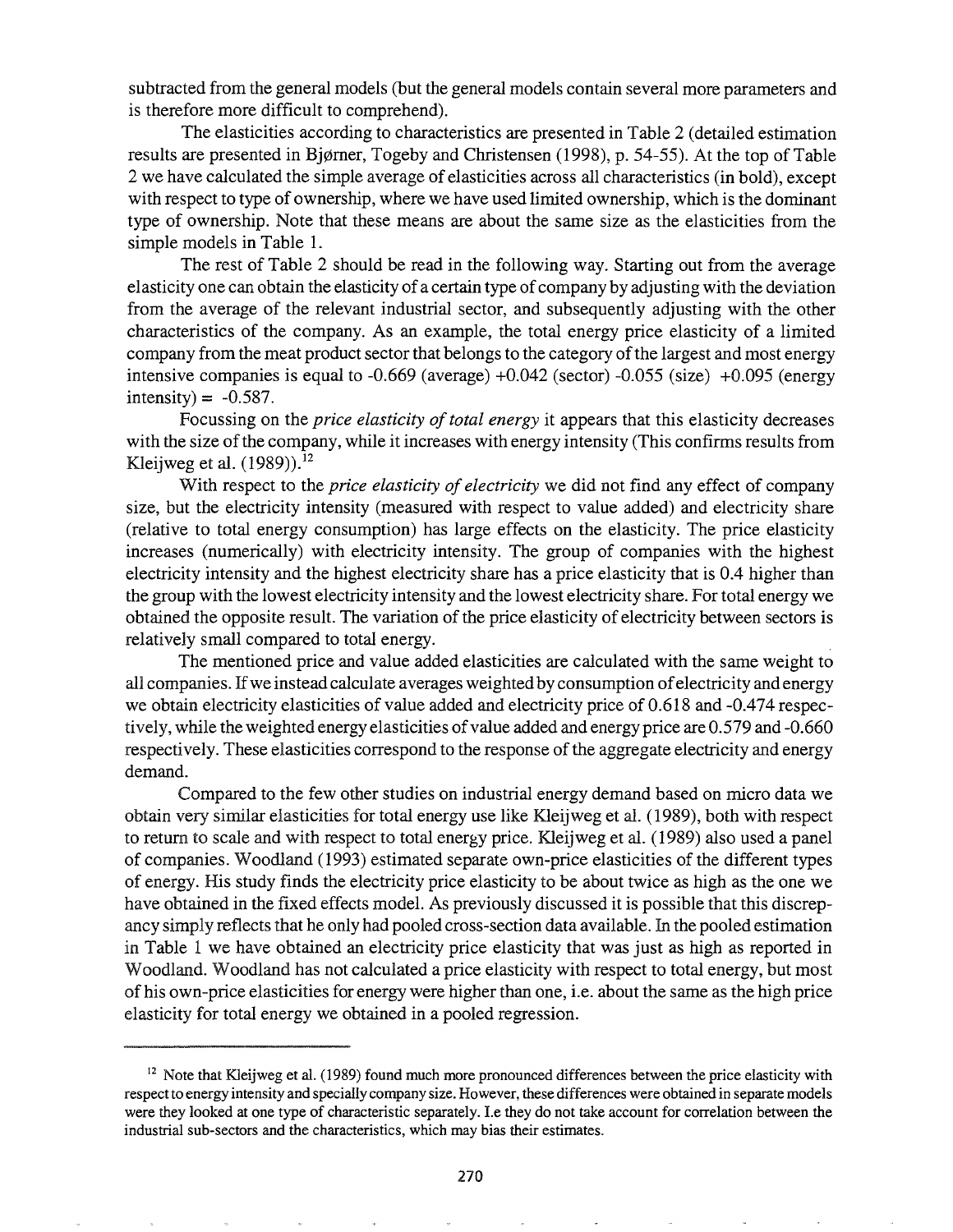|  |  | Table 2. Elasticities and company characteristics |
|--|--|---------------------------------------------------|
|  |  |                                                   |

|                                                     |                                 | - Electricity -------------- |          | --------- Total energy (E8) -------- |                   |  |
|-----------------------------------------------------|---------------------------------|------------------------------|----------|--------------------------------------|-------------------|--|
|                                                     |                                 | Production                   | Price    | Production                           | Price             |  |
| Simple average for limited companies                |                                 | 0.601                        | -0.439   | 0.52                                 | $-0.669$          |  |
| Sector: 3: (Extraction of gravel, clay, salt, etc.) |                                 | $-0.353$                     | 0.222    | $-0.739$                             | $-0.693$          |  |
| 4:                                                  | Meat and meat products          | $-0.130$                     | 0.049    | 0.136                                | 0.042             |  |
| 5:                                                  | Dairies                         | $-0.012$                     | 0.008    | 0.059                                | 0.211             |  |
| 6.                                                  | Other food products             | $-0.070$                     | 0.067    | $-0.084$                             | 0.289             |  |
| 7:                                                  | <b>Bakeries</b>                 | 0.143                        | $-0.122$ | 0.060                                | 0.181             |  |
| 8.                                                  | Beverages                       | $-0.011$                     | 0.107    | 0.174                                | $-0.637$          |  |
| (9)                                                 | Tobacco)                        | 0.251                        | $-0.417$ | 0.356                                | 0.344             |  |
| 10:                                                 | Textiles *                      | $-0.061$                     | 0.002    | $-0.111$                             | 0.094             |  |
| (11)                                                | Leather and footwear)           | $-0.112$                     | 0.182    | $-0.213$                             | 0.025             |  |
| 12:                                                 | Wood and furniture *            | 0.042                        | $-0.095$ | $-0.044$                             | 0.083             |  |
| 13:                                                 | Paper                           | 0.026                        | 0.151    | 0.149                                | $-0.121$          |  |
| 14:                                                 | Printing                        | $-0.126$                     | $-0.102$ | 0.029                                | 0.026             |  |
| 15:                                                 | Chemicals                       | 0.040                        | $-0.117$ | $-0.022$                             | 0.162             |  |
| (16:                                                | Pharmaceuticals)                | 0.162                        | 0.040    | 0.178                                | -0.388            |  |
| 18:                                                 | Rubber and plastic              | 0.115                        | 0.113    | 0.100                                | 0.055             |  |
| 19:                                                 | Ceramics, bricks and cement     | 0.183                        | $-0.017$ | 0.181                                | $-0.425$          |  |
| 20:                                                 | Basic metal and manufacturing * | -0.033                       | 0.007    | 0.000                                | 0.020             |  |
| 21:                                                 | Machinery and equipment *       | 0.049                        | $-0.038$ | $-0.003$                             | 0.124             |  |
| 22:                                                 | Electronics                     | 0.031                        | $-0.115$ | 0.046                                | 0.164             |  |
| 23:                                                 | Transport equipment             | $-0.011$                     | 0.008    | $-0.062$                             | 0.141             |  |
| 24:                                                 | Miscellaneous                   | $-0.126$                     | 0.065    | $-0.196$                             | 0.313             |  |
| Size: Small                                         |                                 | 0.003                        |          | $-0.024$                             | 0.056             |  |
|                                                     |                                 | $-0.002$                     |          | $-0.014$                             | 0.031             |  |
|                                                     |                                 | $-0.003$                     |          | 0.012                                | $-0.032$          |  |
| Big                                                 |                                 | 0.002                        |          | 0.026                                | $-0.055$          |  |
| Electricity/Energy intensity: Low                   |                                 |                              | 0.107    |                                      | $-0.040$          |  |
|                                                     |                                 |                              | 0.049    |                                      | $-0.047$          |  |
|                                                     |                                 |                              | $-0.066$ |                                      | $-0.007$          |  |
| High                                                |                                 |                              | $-0.090$ |                                      | 0.095             |  |
|                                                     | Share of electricity: Low       | $-0.030$                     | 0.124    | Not included                         | Not included      |  |
|                                                     |                                 | $-0.070$                     | 0.036    |                                      |                   |  |
|                                                     |                                 | 0.026                        | $-0.043$ |                                      |                   |  |
| High                                                |                                 | 0.073                        | $-0.116$ |                                      |                   |  |
|                                                     | Owner: Cooperative society      | 0.012                        | 0.192    | 0.015                                | $-0.040$          |  |
| Owned by individual                                 |                                 | $-0.001$                     | $-0.029$ | 0.083                                | $-0.171$          |  |
| Private limited companies                           |                                 | $-0.011$                     | $-0.021$ | 0.030                                | $-0.078$          |  |
| Limited companies (reference)                       |                                 | 0                            | 0        | $\mathbf 0$                          | 0                 |  |
|                                                     | Yearly dummies                  | 5 common                     |          |                                      | 5 for each sector |  |
| Agreements (93-95)                                  |                                 | $-0.074$                     |          | $-0.131$                             |                   |  |

Note: Four sectors with less than 100 observations are in brackets. Four sectors with more than 1000 observations are marked with an asterisk. All groups of parameters are significant at a 1% level. Only the parameters for the agreements are included with other levels of significance: Electricity: 10%, energy: 2%. Other non-significant parameters are excluded from the models (--). The electricity share is not tested for total energy.

# 7. Gross and Net Effects of Energy Agreements

In 1993, a  $CO<sub>2</sub>$  tax was introduced in Denmark. For electricity the tax corresponds on average to 15% of the price. For coal the tax corresponds to 35% of the price. A special arrangement was set up for the most energy-intensive companies, which were given the opportunity to enter an energy agreement with the Danish Energy Agency (DEA). The companies that entered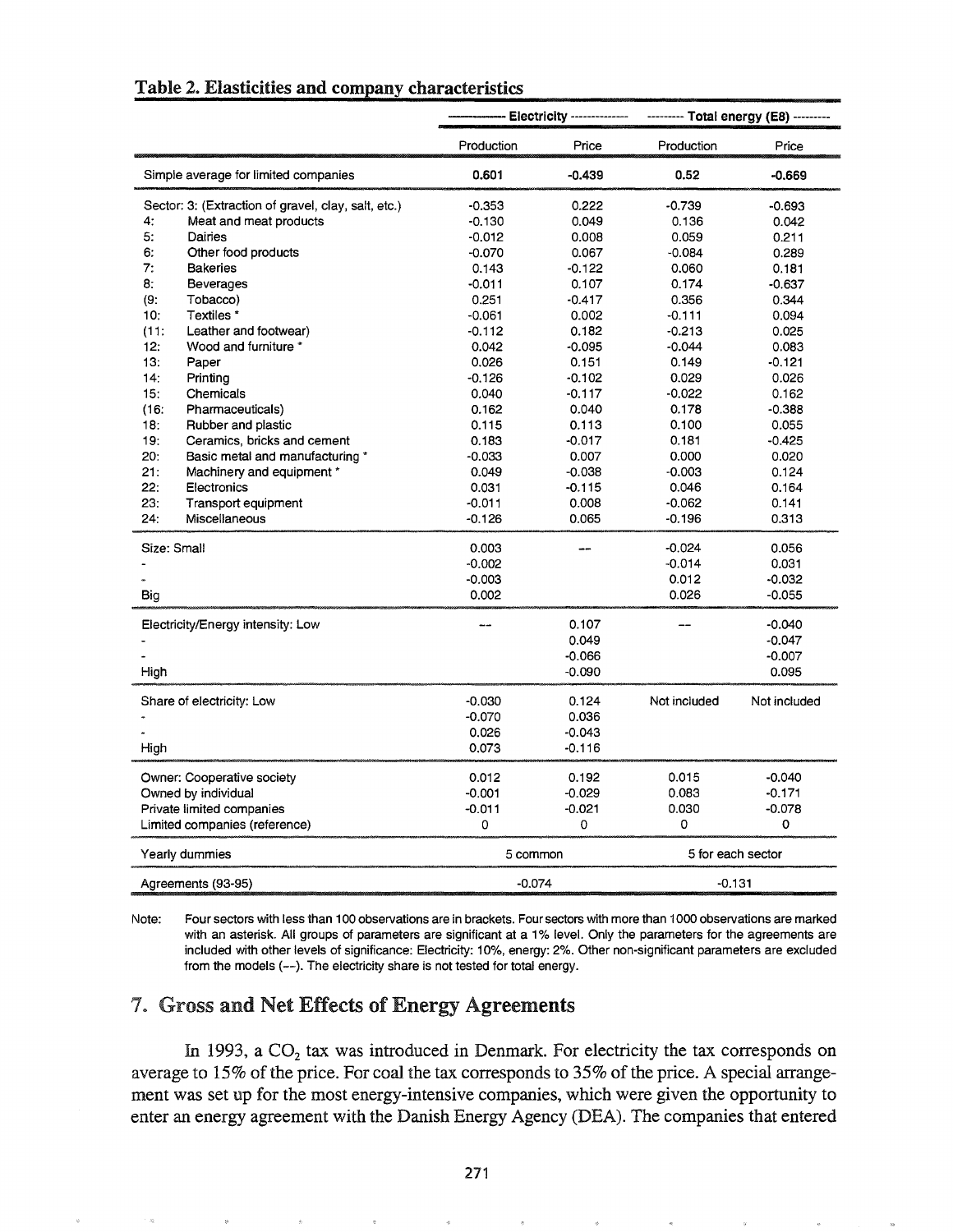an agreement had to carry out an energy audit, realize some ofthe proposed energy savings and initiate energy management. In return, they did not pay the  $CO$ , tax.<sup>13</sup>

According to DEA, 141 companies have entered these energy agreements. For the period 1993-95 only 78 out of the total of 141 companies can be found in the database. Most of the differences between these numbers can be explained by different definitions of industry and because we do not have companies with less than 20 employees in the database. (The database is not complete for 1995 either. For about 200 large companies we have not yet matched information from account statistics.) The agreement runs for a three-year period. Some companies made agreements in 1993, while others entered later. For some of the companies with agreements we have two observations of energy use during the agreement period (1993 and 1995). For those that entered after 1993 only one agreement observation for 1995 is available. There are no observations for the period after the agreements have been terminated, so it is not possible to examine if the effect of agreements prevails after the end of the agreement period.

The effect of the agreements has been estimated as a simple dummy variable. In general, self-selection may yield biased estimates of »treatment« effects (like the energy audit) if companies that choose a certain type of regulation (choose a special treatment) are *different* (in an unobserved way) from companies that do not enter an agreement. However, if the unobserved differences that influence selection are time invariant (e.g. say that the attitude to energy savings ofthe managers does not change over time), then the fixed effect estimator will produce consistent estimates of the treatment effect, since the unobserved (time invariant) differences will be captured by the company specific fixed effects. It should, however, be noted that if companies respond differently to the energy audit, the fixed effect estimator yield the effect of the companies that have been selected for the audit (which is not necessarily the same as the effect from giving a random chosen company an energy audit). <sup>14</sup> See Heckman and Robb (1985a and 1985b) for a detailed discussion on treatment effects and self-selection.

If we look at electricity, the agreement effects in the simple model and in the model with characteristics were -0.104 and -0.074 respectively (Tables 1 and 2). For total energy the respective figures were -0.136 and -0.131. However, some of these estimates were only significant at a 10% level. Due to the log transformation the interpretation ofthese estimates is straightforward. With an agreement the level of total energy use is about  $13\%$  lower than without an agreement. For electricity consumption the effect of an agreement is a bit lower (7-10%).

It should, however, be noted that other studies – mainly bottom up studies – suggest that the effect on electricity or energy consumption of energy audits associated with the energy agreements is considerably lower than suggested by our estimates. These studies report electricity/energy savings only up to 3%. The bottom up studies focus on the more direct investments following the energy audit. The bottom up studies may underestimate the actual effects of audits if there are large spill-over effects in energy savings. Companies that enter into an agreement also commit to energy management. The discrepancy between our results and the bottom up studies may therefore be due to a large effect from a more committed management of energy use in the industrial companies.

The effect of energy audits we have estimated could however also be biased for two

 $13$  This description applies to the first generation of the Danish CO<sub>2</sub> taxes and energy agreements running from 1993 to 1995. A second generation of energy agreements started in 1996.

<sup>&</sup>lt;sup>14</sup> Note that this may also be the correct answer if the purpose of the study is either to evaluate the past effect of a policy or ifthe interest centres on forecasting the future effects of energy agreements, when the same selection rules characterize past and future energy agreements.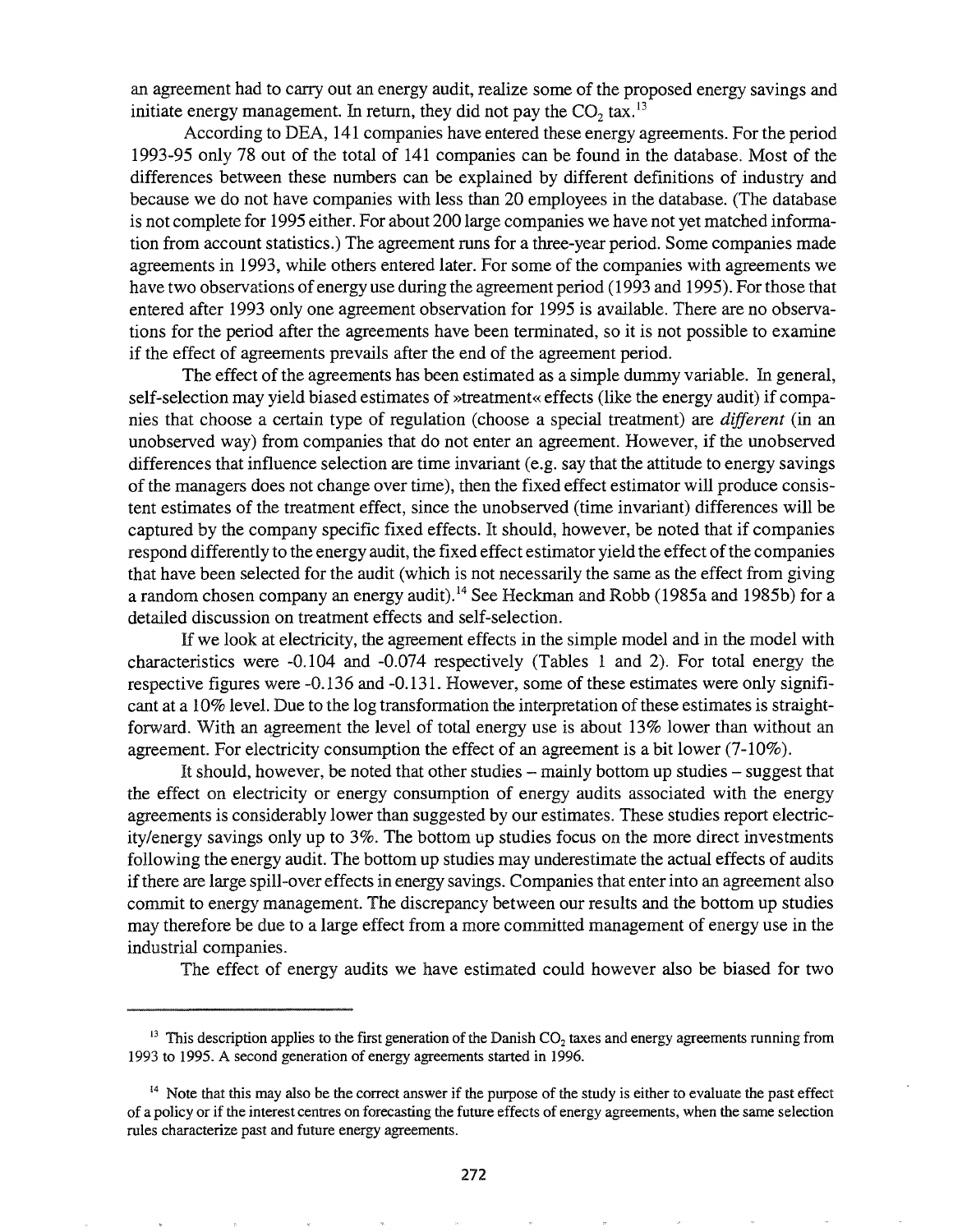reasons. Firstly, we have not so far got all information for about 200 large companies in 1995. Some of these companies may also have an energy agreement. If these (large) companies are affected differently by an energy audit, then our present estimate cannot be compared with the estimates obtained in the other studies mentioned above. Secondly (and perhaps more important), a number of industrial companies have obtained subsidies for investment in energy saving projects. Other studies suggest that companies with an energy agreement also have been more likely to get an investment subsidy. Thus, the estimate of the energy audits may be too high, because this variable also captures the effects of investment subsidies (i.e. omitted variable bias). However, information about investment subsidies is being added to the database and we also expect that information about the 200 remaining companies in 1995 will soon be available, so these potential sources of bias can be eliminated in future work.

The estimated effect of the agreements (accepting these at face value) can be regarded as a gross effect. In some contexts it is more interesting to find out if the companies with an energy agreement would have used less electricity and energy if they had just paid the higher prices of electricity and energy. This can be labelled as the net effect of energy agreements. This effect can be calculated for the companies with agreements using the price elasticities from Table 2 (that takes into account company characteristics). Focussing on electricity consumption of companies with an agreement in 1993, it appears that the effect of the general  $CO<sub>2</sub>$  tax on electricity use would have been 8%. This is slightly higher than the estimated agreement effects (7%) in the model with characteristic effects. This suggeststhat the companies with an agreement would have had even lower electricity use, if they had not entered an agreement, but instead just had paid the CO<sub>2</sub> tax on electricity. Thus, the net effect on electricity use of the energy agreement appears to be negative (at least at this preliminary stage).

#### 8. Summary and Discussion

An econometric analysis of electricity and total energy use has been carried out based on a panel data set with observations at company level over a 12-year period. At the company level, there is decreasing return to scale. For electricity and total energy we have obtained scale parameters between 0.5 and 0.6. The price elasticities ofrespectively electricity and total energy were -0.5 and -0.7 (weighted by the companies' share of electricity and total energy). These elasticities are obtained in fixed effects models. It appears that simple pooled estimators, that do not take into account the panel structure of the data, yield very different estimators. This suggests that cross-section estimates of industrial energy demand may be biased due to unobserved heterogeneity.

Looking at the total industrial sector the demand for electricity and total energy responds fairly similar to changes in level of activity and prices. When looking at companies in different industrial sub-sectors a more heterogenous picture emerges.

In correspondence with the only other micro panel study on industrial energy demand it is found that large companies' overall use of energy is more sensitive to changes in prices than small companies, and that energy intensive companies responds less to price changes compared to less energy intensive comparies.

We have also estimated the effect of individual energy agreements between Danish industrial companies and Danish energy authorities. However, the estimated results with respect to the effects of energy agreements may be sensitive to the inclusion of more observations and new information (subsidies to energy efficiency investments). The estimated effect of the agreements should therefore be interpreted cautiously. But it is interesting to note that even though we find a large - and perhaps too large - energy reducing effect of agreements, then the